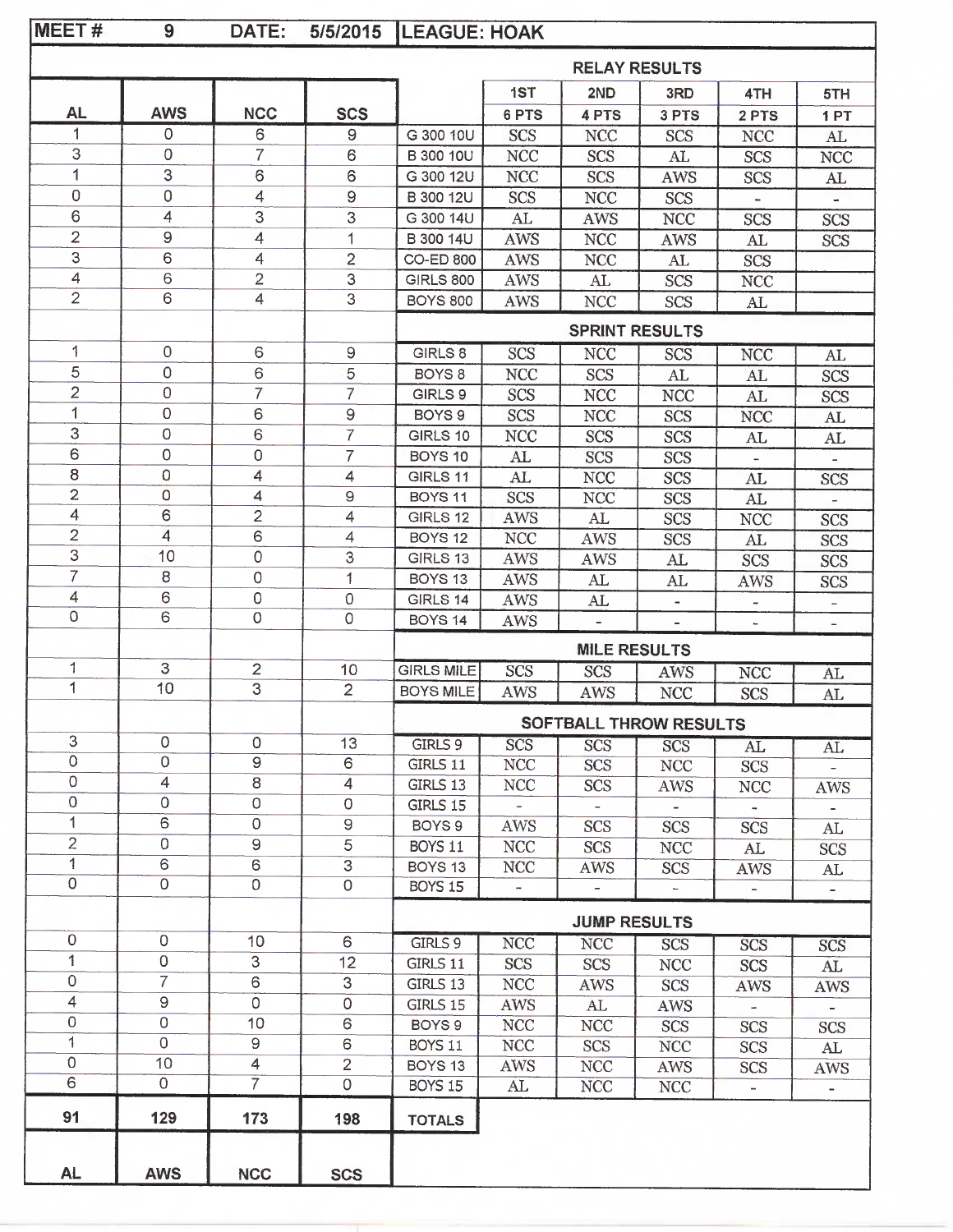| $\overline{2}$<br>3<br>5<br>$\overline{6}$<br>4<br>G 10U<br>$-52$<br>S<br>king.<br>S<br>-<br>E<br>÷.<br>$\blacksquare$<br><b>B</b> 10U<br>N<br>m fr<br>$\ddot{\mathcal{L}}$<br>56<br>G 12U<br>NCC<br>SC<br>Ç<br>$H_{\alpha}$<br>山<br>63.0<br><b>B</b> 12U<br>- 67<br>N<br>5.9<br>5.6<br>G 14U<br>52.<br>-4<br>AW<br>$-942$<br>$\varsigma_{\zeta}$<br>$-100.3$<br>$C - 1$<br>10.7<br>aas<br>HWS<br><b>B</b> 14U<br>H.<br>NCC<br>50.6<br>्र<br>$\hat{\mathcal{L}}^{\zeta}$<br>6.5<br>$\mathcal{L}_{\mathcal{L}}$<br>$\overline{\phantom{0}}$<br><b>SPRINTS</b><br>$\mathbb{D}_\mathbf{v}$<br>$\frac{1}{\alpha}$<br>锑<br>GIRLS 8<br>R<br>ACY<br>Bonz<br>pte.<br>Ç<br>大きさ<br>lija<br>BOYS 8<br>he<br>$e\epsilon$<br>UNNO<br>m<br>了了。<br>$\sum_{k=1}^{n}$<br>$S_{11}$<br>$e^{\frac{1}{2}}$<br>JG<br>$P+CD$<br>G<br>$C_{\frac{1}{2}}$<br>€,<br>i<br>Ind<br>$\frac{1}{2}$<br><b>BARA</b><br>$\frac{1}{2}$<br>$\mathbb{R}^d$<br>GIRLS 9<br>6.<br>$J_{OL}$<br>÷.<br>サウトドンド<br>Car<br>ney<br>12.6<br>$\cdot$<br>$\rightarrow$<br>45<br>in f<br>BOYS <sub>9</sub><br>b e<br>Strang<br>$\mathbb{R}$<br>$\mathcal{O}^{\frac{3}{2}}$<br>KAMIN<br>Chrisser<br>D.<br>É.<br><b>Deb</b> led<br>2,<br>÷.<br>Co.<br>e de<br>وتحيينها<br>$\blacksquare$<br>$GIRLS$ $10$<br>M<br>N.<br>N <sub>C</sub><br>VO<br>ţ.<br>B.<br>L.<br>15<br>SUCUM<br>m.<br>mcap<br>LIGUE<br>South Books<br>$E_3$<br><b>BOYS 10</b><br>$\blacksquare$<br>3<br>A.<br>m<br>Davis<br><b>Call</b><br><b>Contract</b><br>3.6<br>50<br><b>GIRLS 11</b><br>Re<br>NPTS<br>$\mathbf{b}$<br>m.<br>$\mathcal{L}$<br>TW.<br>Hud<br>trian<br><b>BOYS 11</b><br>as.<br>D<br>Massiving<br>50V<br>Redman<br>Ĉ<br><b>Taken</b><br>J.<br>507113<br>MW<br>Concept R<br>J.<br>-<br><b>GIRLS 12</b><br>Charrickin<br>Sinith<br>Berry<br>NGEO<br>$\subset$<br>$\mathbb{R}^n$<br>DC4<br>$\frac{m^2}{2}$ )<br>ÿ<br>$\sum_{i=1}^n a_i$<br>$-13.3$<br>$\frac{1}{2\sqrt{2}}$<br>$\mathcal{L}$<br><b>BOYS 12</b><br>as,<br>He<br>C<br>\$C<br>X<br>Barney<br>way .<br>$\varpi_{\delta}$<br>G.<br>h.<br>GIRLS 13<br>we.<br>Sohrnsen<br>D,<br>May<br>$C_1$<br>crM<br>Dungeen<br>MCL<br>$A\omega$<br>G<br>I.<br>Lys ing<br><b>BOYS 13</b><br>w.<br>$\mathbb{S}_{2}$<br>miller<br>$L_{11}$<br>W.<br>WW.<br>Vukelic<br>m.<br>$-11.8$<br>GIRLS 14 AW<br>٠<br>w.<br>$\blacksquare$<br>Ensti<br>Anderson<br>En<br>T<br>MIS<br>×,<br>0.6<br>$\frac{1}{2} \left( \frac{1}{2} \right) \left( \frac{1}{2} \right)$<br>to:<br>-<br><b>BOYS 14</b><br>w.<br><b>MILE</b><br>54.1<br>7.03.0<br>$-9.80.5$<br>GIRLS<br>$\equiv$<br>ß<br>50 <sup>o</sup><br>nova<br>m.<br>reingra<br>Gelbe<br>g,<br>$-5.5a^2$<br>$-6.515$<br>4.30.3<br>$-7.39.2$<br>AL<br>NCC<br><b>BOYS</b><br>Bay<br>n p<br>JOZIBLE C<br>ntal<br>$\mathbb{R}$<br>OW<br>800 RELAYS<br>CO-ED<br>Å<br>4.5<br>35.<br>$\mathbb{S}_{\mathbb{Z}_p^*}$<br>$\blacksquare$<br>÷ | <b>TRACK SHEET</b><br><b>300 RELAYS</b><br>MEET#<br>DATE:<br>$5 - 5 - 15$ |  |  |  |  |  |           |  |
|---------------------------------------------------------------------------------------------------------------------------------------------------------------------------------------------------------------------------------------------------------------------------------------------------------------------------------------------------------------------------------------------------------------------------------------------------------------------------------------------------------------------------------------------------------------------------------------------------------------------------------------------------------------------------------------------------------------------------------------------------------------------------------------------------------------------------------------------------------------------------------------------------------------------------------------------------------------------------------------------------------------------------------------------------------------------------------------------------------------------------------------------------------------------------------------------------------------------------------------------------------------------------------------------------------------------------------------------------------------------------------------------------------------------------------------------------------------------------------------------------------------------------------------------------------------------------------------------------------------------------------------------------------------------------------------------------------------------------------------------------------------------------------------------------------------------------------------------------------------------------------------------------------------------------------------------------------------------------------------------------------------------------------------------------------------------------------------------------------------------------------------------------------------------------------------------------------------------------------------------------------------------------------------------------------------------------------------------------------------------------------------------------------------------------------------------------------------------------------------------------------------------------------------------------------------------------------------------------------------------------------------------------------------------------------------------------------------------------------------------------------------------------------------------------------------------------------------------|---------------------------------------------------------------------------|--|--|--|--|--|-----------|--|
|                                                                                                                                                                                                                                                                                                                                                                                                                                                                                                                                                                                                                                                                                                                                                                                                                                                                                                                                                                                                                                                                                                                                                                                                                                                                                                                                                                                                                                                                                                                                                                                                                                                                                                                                                                                                                                                                                                                                                                                                                                                                                                                                                                                                                                                                                                                                                                                                                                                                                                                                                                                                                                                                                                                                                                                                                                             |                                                                           |  |  |  |  |  |           |  |
|                                                                                                                                                                                                                                                                                                                                                                                                                                                                                                                                                                                                                                                                                                                                                                                                                                                                                                                                                                                                                                                                                                                                                                                                                                                                                                                                                                                                                                                                                                                                                                                                                                                                                                                                                                                                                                                                                                                                                                                                                                                                                                                                                                                                                                                                                                                                                                                                                                                                                                                                                                                                                                                                                                                                                                                                                                             |                                                                           |  |  |  |  |  |           |  |
|                                                                                                                                                                                                                                                                                                                                                                                                                                                                                                                                                                                                                                                                                                                                                                                                                                                                                                                                                                                                                                                                                                                                                                                                                                                                                                                                                                                                                                                                                                                                                                                                                                                                                                                                                                                                                                                                                                                                                                                                                                                                                                                                                                                                                                                                                                                                                                                                                                                                                                                                                                                                                                                                                                                                                                                                                                             |                                                                           |  |  |  |  |  |           |  |
|                                                                                                                                                                                                                                                                                                                                                                                                                                                                                                                                                                                                                                                                                                                                                                                                                                                                                                                                                                                                                                                                                                                                                                                                                                                                                                                                                                                                                                                                                                                                                                                                                                                                                                                                                                                                                                                                                                                                                                                                                                                                                                                                                                                                                                                                                                                                                                                                                                                                                                                                                                                                                                                                                                                                                                                                                                             |                                                                           |  |  |  |  |  |           |  |
|                                                                                                                                                                                                                                                                                                                                                                                                                                                                                                                                                                                                                                                                                                                                                                                                                                                                                                                                                                                                                                                                                                                                                                                                                                                                                                                                                                                                                                                                                                                                                                                                                                                                                                                                                                                                                                                                                                                                                                                                                                                                                                                                                                                                                                                                                                                                                                                                                                                                                                                                                                                                                                                                                                                                                                                                                                             |                                                                           |  |  |  |  |  |           |  |
|                                                                                                                                                                                                                                                                                                                                                                                                                                                                                                                                                                                                                                                                                                                                                                                                                                                                                                                                                                                                                                                                                                                                                                                                                                                                                                                                                                                                                                                                                                                                                                                                                                                                                                                                                                                                                                                                                                                                                                                                                                                                                                                                                                                                                                                                                                                                                                                                                                                                                                                                                                                                                                                                                                                                                                                                                                             |                                                                           |  |  |  |  |  |           |  |
|                                                                                                                                                                                                                                                                                                                                                                                                                                                                                                                                                                                                                                                                                                                                                                                                                                                                                                                                                                                                                                                                                                                                                                                                                                                                                                                                                                                                                                                                                                                                                                                                                                                                                                                                                                                                                                                                                                                                                                                                                                                                                                                                                                                                                                                                                                                                                                                                                                                                                                                                                                                                                                                                                                                                                                                                                                             |                                                                           |  |  |  |  |  |           |  |
|                                                                                                                                                                                                                                                                                                                                                                                                                                                                                                                                                                                                                                                                                                                                                                                                                                                                                                                                                                                                                                                                                                                                                                                                                                                                                                                                                                                                                                                                                                                                                                                                                                                                                                                                                                                                                                                                                                                                                                                                                                                                                                                                                                                                                                                                                                                                                                                                                                                                                                                                                                                                                                                                                                                                                                                                                                             |                                                                           |  |  |  |  |  |           |  |
|                                                                                                                                                                                                                                                                                                                                                                                                                                                                                                                                                                                                                                                                                                                                                                                                                                                                                                                                                                                                                                                                                                                                                                                                                                                                                                                                                                                                                                                                                                                                                                                                                                                                                                                                                                                                                                                                                                                                                                                                                                                                                                                                                                                                                                                                                                                                                                                                                                                                                                                                                                                                                                                                                                                                                                                                                                             |                                                                           |  |  |  |  |  |           |  |
|                                                                                                                                                                                                                                                                                                                                                                                                                                                                                                                                                                                                                                                                                                                                                                                                                                                                                                                                                                                                                                                                                                                                                                                                                                                                                                                                                                                                                                                                                                                                                                                                                                                                                                                                                                                                                                                                                                                                                                                                                                                                                                                                                                                                                                                                                                                                                                                                                                                                                                                                                                                                                                                                                                                                                                                                                                             |                                                                           |  |  |  |  |  |           |  |
|                                                                                                                                                                                                                                                                                                                                                                                                                                                                                                                                                                                                                                                                                                                                                                                                                                                                                                                                                                                                                                                                                                                                                                                                                                                                                                                                                                                                                                                                                                                                                                                                                                                                                                                                                                                                                                                                                                                                                                                                                                                                                                                                                                                                                                                                                                                                                                                                                                                                                                                                                                                                                                                                                                                                                                                                                                             |                                                                           |  |  |  |  |  |           |  |
|                                                                                                                                                                                                                                                                                                                                                                                                                                                                                                                                                                                                                                                                                                                                                                                                                                                                                                                                                                                                                                                                                                                                                                                                                                                                                                                                                                                                                                                                                                                                                                                                                                                                                                                                                                                                                                                                                                                                                                                                                                                                                                                                                                                                                                                                                                                                                                                                                                                                                                                                                                                                                                                                                                                                                                                                                                             |                                                                           |  |  |  |  |  |           |  |
|                                                                                                                                                                                                                                                                                                                                                                                                                                                                                                                                                                                                                                                                                                                                                                                                                                                                                                                                                                                                                                                                                                                                                                                                                                                                                                                                                                                                                                                                                                                                                                                                                                                                                                                                                                                                                                                                                                                                                                                                                                                                                                                                                                                                                                                                                                                                                                                                                                                                                                                                                                                                                                                                                                                                                                                                                                             |                                                                           |  |  |  |  |  |           |  |
|                                                                                                                                                                                                                                                                                                                                                                                                                                                                                                                                                                                                                                                                                                                                                                                                                                                                                                                                                                                                                                                                                                                                                                                                                                                                                                                                                                                                                                                                                                                                                                                                                                                                                                                                                                                                                                                                                                                                                                                                                                                                                                                                                                                                                                                                                                                                                                                                                                                                                                                                                                                                                                                                                                                                                                                                                                             |                                                                           |  |  |  |  |  |           |  |
|                                                                                                                                                                                                                                                                                                                                                                                                                                                                                                                                                                                                                                                                                                                                                                                                                                                                                                                                                                                                                                                                                                                                                                                                                                                                                                                                                                                                                                                                                                                                                                                                                                                                                                                                                                                                                                                                                                                                                                                                                                                                                                                                                                                                                                                                                                                                                                                                                                                                                                                                                                                                                                                                                                                                                                                                                                             |                                                                           |  |  |  |  |  |           |  |
|                                                                                                                                                                                                                                                                                                                                                                                                                                                                                                                                                                                                                                                                                                                                                                                                                                                                                                                                                                                                                                                                                                                                                                                                                                                                                                                                                                                                                                                                                                                                                                                                                                                                                                                                                                                                                                                                                                                                                                                                                                                                                                                                                                                                                                                                                                                                                                                                                                                                                                                                                                                                                                                                                                                                                                                                                                             |                                                                           |  |  |  |  |  |           |  |
|                                                                                                                                                                                                                                                                                                                                                                                                                                                                                                                                                                                                                                                                                                                                                                                                                                                                                                                                                                                                                                                                                                                                                                                                                                                                                                                                                                                                                                                                                                                                                                                                                                                                                                                                                                                                                                                                                                                                                                                                                                                                                                                                                                                                                                                                                                                                                                                                                                                                                                                                                                                                                                                                                                                                                                                                                                             |                                                                           |  |  |  |  |  |           |  |
|                                                                                                                                                                                                                                                                                                                                                                                                                                                                                                                                                                                                                                                                                                                                                                                                                                                                                                                                                                                                                                                                                                                                                                                                                                                                                                                                                                                                                                                                                                                                                                                                                                                                                                                                                                                                                                                                                                                                                                                                                                                                                                                                                                                                                                                                                                                                                                                                                                                                                                                                                                                                                                                                                                                                                                                                                                             |                                                                           |  |  |  |  |  |           |  |
|                                                                                                                                                                                                                                                                                                                                                                                                                                                                                                                                                                                                                                                                                                                                                                                                                                                                                                                                                                                                                                                                                                                                                                                                                                                                                                                                                                                                                                                                                                                                                                                                                                                                                                                                                                                                                                                                                                                                                                                                                                                                                                                                                                                                                                                                                                                                                                                                                                                                                                                                                                                                                                                                                                                                                                                                                                             |                                                                           |  |  |  |  |  |           |  |
|                                                                                                                                                                                                                                                                                                                                                                                                                                                                                                                                                                                                                                                                                                                                                                                                                                                                                                                                                                                                                                                                                                                                                                                                                                                                                                                                                                                                                                                                                                                                                                                                                                                                                                                                                                                                                                                                                                                                                                                                                                                                                                                                                                                                                                                                                                                                                                                                                                                                                                                                                                                                                                                                                                                                                                                                                                             |                                                                           |  |  |  |  |  |           |  |
|                                                                                                                                                                                                                                                                                                                                                                                                                                                                                                                                                                                                                                                                                                                                                                                                                                                                                                                                                                                                                                                                                                                                                                                                                                                                                                                                                                                                                                                                                                                                                                                                                                                                                                                                                                                                                                                                                                                                                                                                                                                                                                                                                                                                                                                                                                                                                                                                                                                                                                                                                                                                                                                                                                                                                                                                                                             |                                                                           |  |  |  |  |  |           |  |
|                                                                                                                                                                                                                                                                                                                                                                                                                                                                                                                                                                                                                                                                                                                                                                                                                                                                                                                                                                                                                                                                                                                                                                                                                                                                                                                                                                                                                                                                                                                                                                                                                                                                                                                                                                                                                                                                                                                                                                                                                                                                                                                                                                                                                                                                                                                                                                                                                                                                                                                                                                                                                                                                                                                                                                                                                                             |                                                                           |  |  |  |  |  |           |  |
|                                                                                                                                                                                                                                                                                                                                                                                                                                                                                                                                                                                                                                                                                                                                                                                                                                                                                                                                                                                                                                                                                                                                                                                                                                                                                                                                                                                                                                                                                                                                                                                                                                                                                                                                                                                                                                                                                                                                                                                                                                                                                                                                                                                                                                                                                                                                                                                                                                                                                                                                                                                                                                                                                                                                                                                                                                             |                                                                           |  |  |  |  |  |           |  |
|                                                                                                                                                                                                                                                                                                                                                                                                                                                                                                                                                                                                                                                                                                                                                                                                                                                                                                                                                                                                                                                                                                                                                                                                                                                                                                                                                                                                                                                                                                                                                                                                                                                                                                                                                                                                                                                                                                                                                                                                                                                                                                                                                                                                                                                                                                                                                                                                                                                                                                                                                                                                                                                                                                                                                                                                                                             |                                                                           |  |  |  |  |  |           |  |
|                                                                                                                                                                                                                                                                                                                                                                                                                                                                                                                                                                                                                                                                                                                                                                                                                                                                                                                                                                                                                                                                                                                                                                                                                                                                                                                                                                                                                                                                                                                                                                                                                                                                                                                                                                                                                                                                                                                                                                                                                                                                                                                                                                                                                                                                                                                                                                                                                                                                                                                                                                                                                                                                                                                                                                                                                                             |                                                                           |  |  |  |  |  |           |  |
|                                                                                                                                                                                                                                                                                                                                                                                                                                                                                                                                                                                                                                                                                                                                                                                                                                                                                                                                                                                                                                                                                                                                                                                                                                                                                                                                                                                                                                                                                                                                                                                                                                                                                                                                                                                                                                                                                                                                                                                                                                                                                                                                                                                                                                                                                                                                                                                                                                                                                                                                                                                                                                                                                                                                                                                                                                             |                                                                           |  |  |  |  |  |           |  |
|                                                                                                                                                                                                                                                                                                                                                                                                                                                                                                                                                                                                                                                                                                                                                                                                                                                                                                                                                                                                                                                                                                                                                                                                                                                                                                                                                                                                                                                                                                                                                                                                                                                                                                                                                                                                                                                                                                                                                                                                                                                                                                                                                                                                                                                                                                                                                                                                                                                                                                                                                                                                                                                                                                                                                                                                                                             |                                                                           |  |  |  |  |  |           |  |
|                                                                                                                                                                                                                                                                                                                                                                                                                                                                                                                                                                                                                                                                                                                                                                                                                                                                                                                                                                                                                                                                                                                                                                                                                                                                                                                                                                                                                                                                                                                                                                                                                                                                                                                                                                                                                                                                                                                                                                                                                                                                                                                                                                                                                                                                                                                                                                                                                                                                                                                                                                                                                                                                                                                                                                                                                                             |                                                                           |  |  |  |  |  |           |  |
|                                                                                                                                                                                                                                                                                                                                                                                                                                                                                                                                                                                                                                                                                                                                                                                                                                                                                                                                                                                                                                                                                                                                                                                                                                                                                                                                                                                                                                                                                                                                                                                                                                                                                                                                                                                                                                                                                                                                                                                                                                                                                                                                                                                                                                                                                                                                                                                                                                                                                                                                                                                                                                                                                                                                                                                                                                             |                                                                           |  |  |  |  |  |           |  |
|                                                                                                                                                                                                                                                                                                                                                                                                                                                                                                                                                                                                                                                                                                                                                                                                                                                                                                                                                                                                                                                                                                                                                                                                                                                                                                                                                                                                                                                                                                                                                                                                                                                                                                                                                                                                                                                                                                                                                                                                                                                                                                                                                                                                                                                                                                                                                                                                                                                                                                                                                                                                                                                                                                                                                                                                                                             |                                                                           |  |  |  |  |  |           |  |
|                                                                                                                                                                                                                                                                                                                                                                                                                                                                                                                                                                                                                                                                                                                                                                                                                                                                                                                                                                                                                                                                                                                                                                                                                                                                                                                                                                                                                                                                                                                                                                                                                                                                                                                                                                                                                                                                                                                                                                                                                                                                                                                                                                                                                                                                                                                                                                                                                                                                                                                                                                                                                                                                                                                                                                                                                                             |                                                                           |  |  |  |  |  |           |  |
|                                                                                                                                                                                                                                                                                                                                                                                                                                                                                                                                                                                                                                                                                                                                                                                                                                                                                                                                                                                                                                                                                                                                                                                                                                                                                                                                                                                                                                                                                                                                                                                                                                                                                                                                                                                                                                                                                                                                                                                                                                                                                                                                                                                                                                                                                                                                                                                                                                                                                                                                                                                                                                                                                                                                                                                                                                             |                                                                           |  |  |  |  |  |           |  |
|                                                                                                                                                                                                                                                                                                                                                                                                                                                                                                                                                                                                                                                                                                                                                                                                                                                                                                                                                                                                                                                                                                                                                                                                                                                                                                                                                                                                                                                                                                                                                                                                                                                                                                                                                                                                                                                                                                                                                                                                                                                                                                                                                                                                                                                                                                                                                                                                                                                                                                                                                                                                                                                                                                                                                                                                                                             |                                                                           |  |  |  |  |  |           |  |
|                                                                                                                                                                                                                                                                                                                                                                                                                                                                                                                                                                                                                                                                                                                                                                                                                                                                                                                                                                                                                                                                                                                                                                                                                                                                                                                                                                                                                                                                                                                                                                                                                                                                                                                                                                                                                                                                                                                                                                                                                                                                                                                                                                                                                                                                                                                                                                                                                                                                                                                                                                                                                                                                                                                                                                                                                                             |                                                                           |  |  |  |  |  |           |  |
|                                                                                                                                                                                                                                                                                                                                                                                                                                                                                                                                                                                                                                                                                                                                                                                                                                                                                                                                                                                                                                                                                                                                                                                                                                                                                                                                                                                                                                                                                                                                                                                                                                                                                                                                                                                                                                                                                                                                                                                                                                                                                                                                                                                                                                                                                                                                                                                                                                                                                                                                                                                                                                                                                                                                                                                                                                             |                                                                           |  |  |  |  |  |           |  |
|                                                                                                                                                                                                                                                                                                                                                                                                                                                                                                                                                                                                                                                                                                                                                                                                                                                                                                                                                                                                                                                                                                                                                                                                                                                                                                                                                                                                                                                                                                                                                                                                                                                                                                                                                                                                                                                                                                                                                                                                                                                                                                                                                                                                                                                                                                                                                                                                                                                                                                                                                                                                                                                                                                                                                                                                                                             |                                                                           |  |  |  |  |  |           |  |
|                                                                                                                                                                                                                                                                                                                                                                                                                                                                                                                                                                                                                                                                                                                                                                                                                                                                                                                                                                                                                                                                                                                                                                                                                                                                                                                                                                                                                                                                                                                                                                                                                                                                                                                                                                                                                                                                                                                                                                                                                                                                                                                                                                                                                                                                                                                                                                                                                                                                                                                                                                                                                                                                                                                                                                                                                                             |                                                                           |  |  |  |  |  |           |  |
|                                                                                                                                                                                                                                                                                                                                                                                                                                                                                                                                                                                                                                                                                                                                                                                                                                                                                                                                                                                                                                                                                                                                                                                                                                                                                                                                                                                                                                                                                                                                                                                                                                                                                                                                                                                                                                                                                                                                                                                                                                                                                                                                                                                                                                                                                                                                                                                                                                                                                                                                                                                                                                                                                                                                                                                                                                             |                                                                           |  |  |  |  |  |           |  |
|                                                                                                                                                                                                                                                                                                                                                                                                                                                                                                                                                                                                                                                                                                                                                                                                                                                                                                                                                                                                                                                                                                                                                                                                                                                                                                                                                                                                                                                                                                                                                                                                                                                                                                                                                                                                                                                                                                                                                                                                                                                                                                                                                                                                                                                                                                                                                                                                                                                                                                                                                                                                                                                                                                                                                                                                                                             |                                                                           |  |  |  |  |  |           |  |
|                                                                                                                                                                                                                                                                                                                                                                                                                                                                                                                                                                                                                                                                                                                                                                                                                                                                                                                                                                                                                                                                                                                                                                                                                                                                                                                                                                                                                                                                                                                                                                                                                                                                                                                                                                                                                                                                                                                                                                                                                                                                                                                                                                                                                                                                                                                                                                                                                                                                                                                                                                                                                                                                                                                                                                                                                                             |                                                                           |  |  |  |  |  |           |  |
|                                                                                                                                                                                                                                                                                                                                                                                                                                                                                                                                                                                                                                                                                                                                                                                                                                                                                                                                                                                                                                                                                                                                                                                                                                                                                                                                                                                                                                                                                                                                                                                                                                                                                                                                                                                                                                                                                                                                                                                                                                                                                                                                                                                                                                                                                                                                                                                                                                                                                                                                                                                                                                                                                                                                                                                                                                             |                                                                           |  |  |  |  |  | $-7.45.1$ |  |
|                                                                                                                                                                                                                                                                                                                                                                                                                                                                                                                                                                                                                                                                                                                                                                                                                                                                                                                                                                                                                                                                                                                                                                                                                                                                                                                                                                                                                                                                                                                                                                                                                                                                                                                                                                                                                                                                                                                                                                                                                                                                                                                                                                                                                                                                                                                                                                                                                                                                                                                                                                                                                                                                                                                                                                                                                                             |                                                                           |  |  |  |  |  |           |  |
|                                                                                                                                                                                                                                                                                                                                                                                                                                                                                                                                                                                                                                                                                                                                                                                                                                                                                                                                                                                                                                                                                                                                                                                                                                                                                                                                                                                                                                                                                                                                                                                                                                                                                                                                                                                                                                                                                                                                                                                                                                                                                                                                                                                                                                                                                                                                                                                                                                                                                                                                                                                                                                                                                                                                                                                                                                             |                                                                           |  |  |  |  |  |           |  |
| <b>GIRLS</b><br>$\mathcal{A}(\mathcal{J})$<br>$-2.436$<br>3<br>NCC<br>$\overline{\phantom{a}}$                                                                                                                                                                                                                                                                                                                                                                                                                                                                                                                                                                                                                                                                                                                                                                                                                                                                                                                                                                                                                                                                                                                                                                                                                                                                                                                                                                                                                                                                                                                                                                                                                                                                                                                                                                                                                                                                                                                                                                                                                                                                                                                                                                                                                                                                                                                                                                                                                                                                                                                                                                                                                                                                                                                                              |                                                                           |  |  |  |  |  |           |  |
| œ<br><b>BOYS</b><br>$-141$<br>-<br>$\blacksquare$<br>w.                                                                                                                                                                                                                                                                                                                                                                                                                                                                                                                                                                                                                                                                                                                                                                                                                                                                                                                                                                                                                                                                                                                                                                                                                                                                                                                                                                                                                                                                                                                                                                                                                                                                                                                                                                                                                                                                                                                                                                                                                                                                                                                                                                                                                                                                                                                                                                                                                                                                                                                                                                                                                                                                                                                                                                                     |                                                                           |  |  |  |  |  |           |  |
| EVILLAS<br>Arxol<br>$S^+$<br>P(s)                                                                                                                                                                                                                                                                                                                                                                                                                                                                                                                                                                                                                                                                                                                                                                                                                                                                                                                                                                                                                                                                                                                                                                                                                                                                                                                                                                                                                                                                                                                                                                                                                                                                                                                                                                                                                                                                                                                                                                                                                                                                                                                                                                                                                                                                                                                                                                                                                                                                                                                                                                                                                                                                                                                                                                                                           |                                                                           |  |  |  |  |  |           |  |